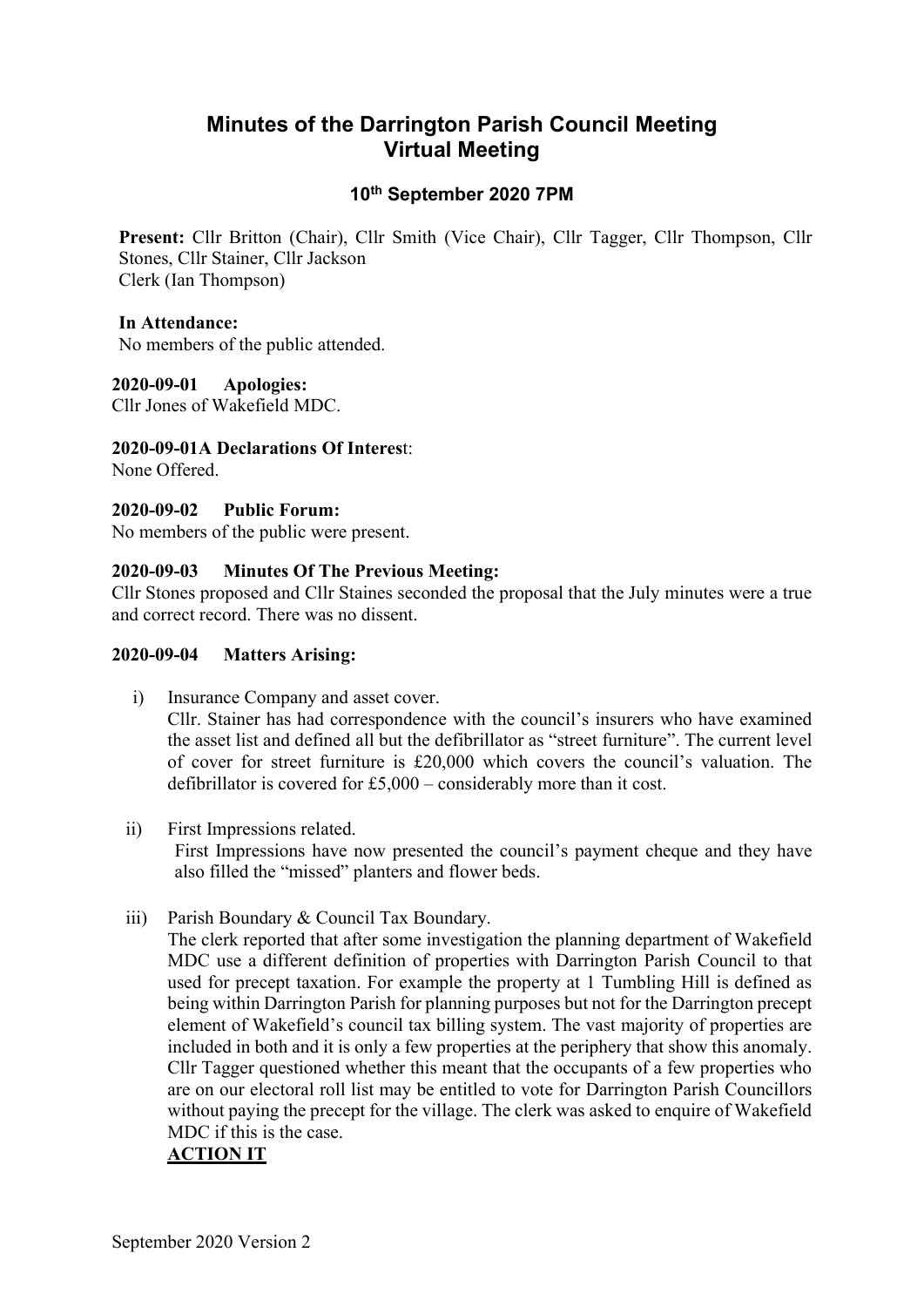iv) Dog Mess In Old Orchard

A lady from the village is clearing the Old Orchard area on a regular basis. The area is clear and has been kept in excellent shape. Cllr Smith knows the lady and was asked to thank her on behalf of the parish council.

# ACTION FS

v) Village Sign Update

At the previous meeting councillor's expressed optimism that vendors of village signs might well have a "complete" package including obtaining planning permission for such a sign. The clerk was asked to make enquiries and approached three such vendors. None of them offer such a service. During his discussions he learned that one of them include "sign design" as part of the quoted price. The process involves the council's representative and their designer being in regular contact with ideas and drawings being passed back and forth until a design is chosen. This company, however, have a twelvemonth lead-time on deliveries. After some discussion the chairman asked for a councillor "own" the project and Cllr. Stones will lead this project. The clerk will pass on full details of his work to date. She will establish contact with one of the companies and discuss how best to get started.

#### ACTION VS/IT

- vi) Field Committee Section 137 Grant Request The field committee have been reminded that a formal case and request must be made before any consideration of a grant can be made.
- vii) Flag-Pole Behind Spread Eagle

No further complaint has been made and it is known that it is not the parish council's responsibility to deal with this matter. Any complainant should make representation to Wakefield's planning department.

viii) Wakefield Planning Committee Complaint Update

In August Cllr Tagger had an apology from Jim Dickinson the planning committee's representative and that progress had been delayed because of the coronavirus situation. He assured Cllr Tagger that a reply would be forthcoming by the  $4<sup>th</sup>$  of September. That has not happened. A further apology was received on the  $7<sup>th</sup>$  of September stating a reply would be forthcoming within the week. This is a "stage 2" complaint because the original complaint was not progressed. Cllr Tagger suggests that if no further progress is made within the next week then the next logical step is to complain to the ombudsman. Cllr Tagger will continue to liaise with Wakefield. ACTION AT

ix) Sheep on Land Adjacent To Slip Road Since the last meeting sheep have been seen in this area. The clerk volunteered to discuss the situation with his contact in Highways England, to determine whether they are aware of the situation and have given permission for such a venture. ACTION IT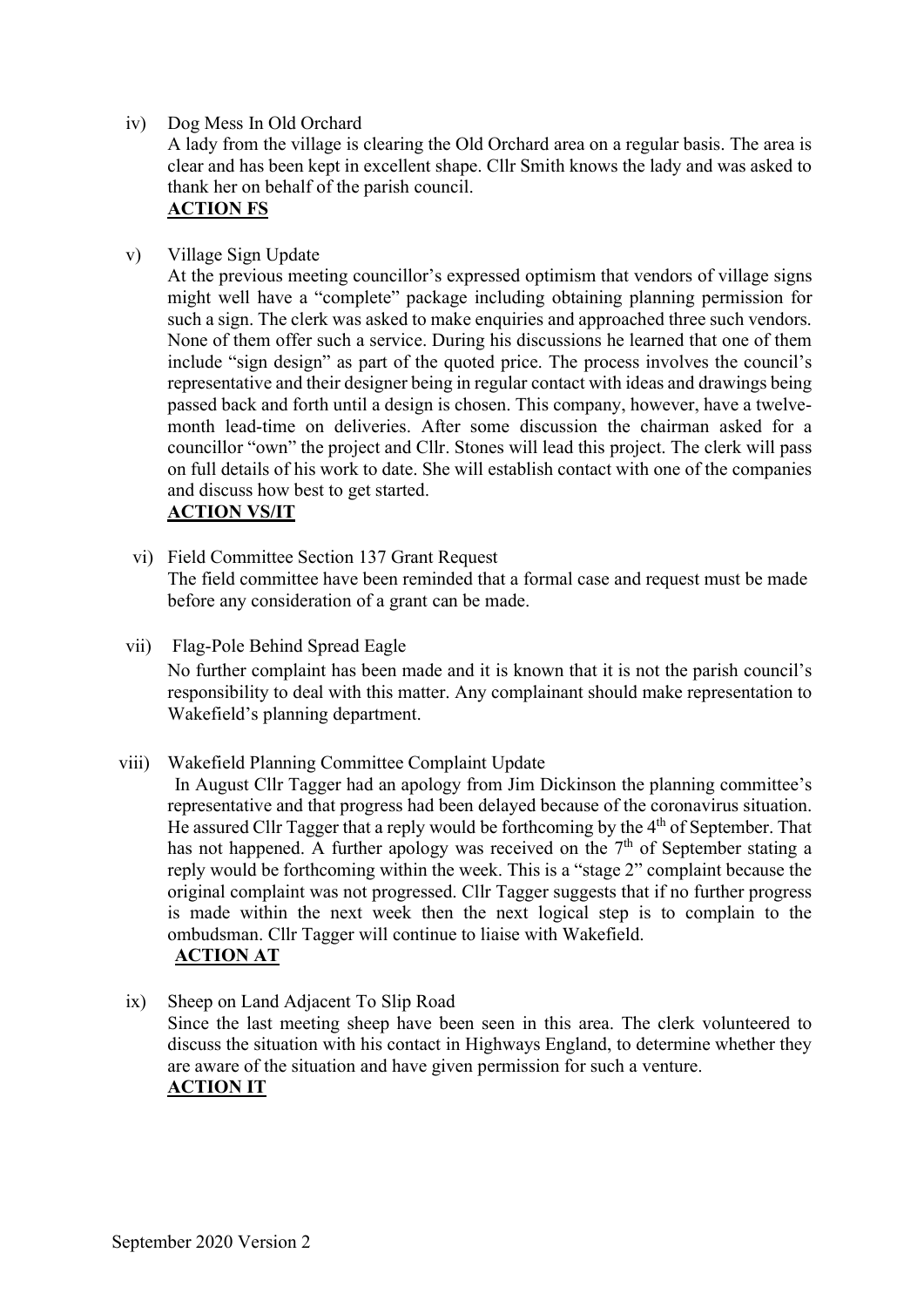# 2020-09-05 First Impressions Open Day & Winter Planting

Cllr. Stones attended the "First Impressions" open day. She reported that she discussed two matters with them. The first was obtaining prices for winter planting options within the village. For First Impressions to plant displays in the planters and flower beds the cost would be £702.50 plus VAT. To plant and provide full maintenance the quotation is for £1,217.50 plus VAT. Cllr Stones has costed winter pansies from a local nursery at £6.50 for eighteen. An alternative option would be with "our gardener" obtaining, planting and maintaining them. Cllr Thompson will ask the gardener for such a quotation.

# ACTION LT

The second topic Cllr Stones discussed related to decorative Christmas Trees attached to lampposts. The Christmas Trees require a circular bracket for attaching to the posts. The brackets are £35 plus VAT, the trees are £38 plus VAT each. Any brackets purchased could be used for future years. Darrington has had issues with proposed attachments to lamp-posts in the past and it is imperative that Wakefield MDC agree to such attachments. First Impressions report that they are having discussions with Wakefield MDC relating to lamppost attachment. The clerk was asked to contact Wakefield to ascertain their view to such attachments.

# ACTION IT

The RFO confirmed both projects could be financed using the already budgeted funds for projects.

#### 2020-09-06 Post Office Situation

The village has been without a post office for some months. Cllr. Tagger reported he knew of a gentleman who has been asked by the post office authorities to initially run one session a week in the village. The chairman reported that there has been an issue with the IT connectivity required in the Reading Rooms but that has been resolved. A more serious issue is that the Reading Rooms are "closed" by the order of the bishop. One exception has been made allowing for the building to be used by a qualified doctor for training of medical staff for coronavirus duties. After some discussion a formal proposal was made by Cllr Tagger that the clerk should write to the Bishop to consider making a second exception for the post office service and pointing out how important this service is to elderly residents of the village. The proposal was seconded by Cllr. Stones. It was not unanimously agreed to but the majority were in favour and the clerk was instructed to send the request. The chairman suggested writing to Mrs Morrel the church warden who had informed him of the bishop's ruling and copying the bishop.

# ACTION IT

# 2020-09-07 Incredible Edible

Cllr Smith told the meeting about the "Incredible Edible" organisation which is a national social enterprise group with a Wakefield office. Their mission is to help local communities set up and look after communal growing areas. Wakefield have approximately a hundred mini plots across ten sites in the area. The organisation assists in finding suitable plots and with finding funding to cover materials for such things as poly tunnels. If the funds are sufficient they provide regular visits to review and advise on the "current" situation. They expect to include local residents and have it as a community project. Typically they spend about a year getting the project up and running and then their experience is that local momentum takes over and that the enthusiasm generated allows communities to continue with and expand the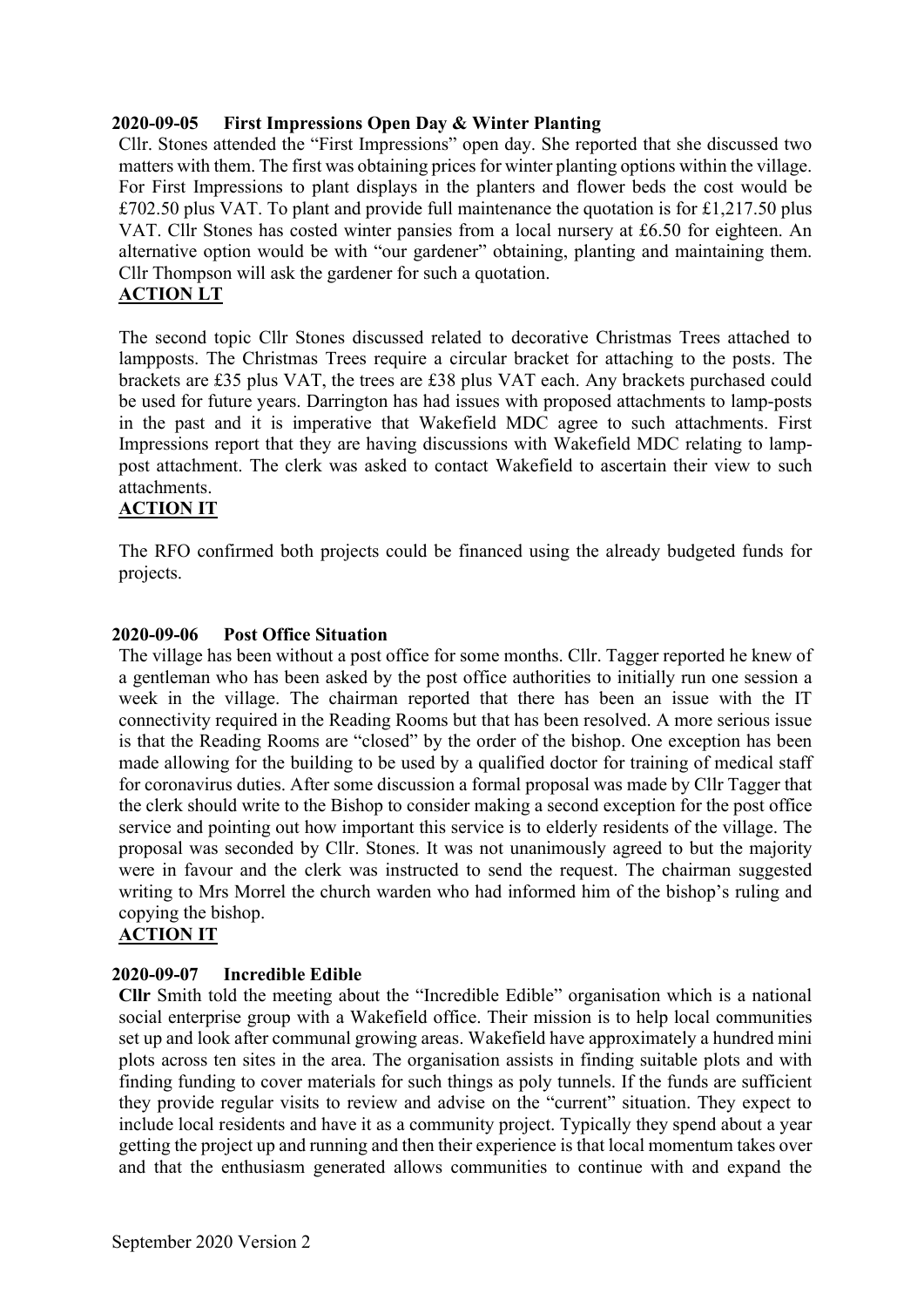project. Councillors agreed that this is a laudable project but were concerned that no land is available in the village. Cllr Smith replied that the "Incredible Edible" were particularly experienced at finding such areas and putting a case to local landowners. Cllr Stones suggested that the school might well be interested. Cllr Smith asked whether she could use the parish council as the sponsor for such a scheme within the village and received universal support subject to the caveat that once more detail is known it would be reviewed by the council. She will represent the council with the Wakefield branch.

# ACTION FS

# 2020-09-08 Correspondence

- i) An email from Mr Iles of Wentbridge to the chairman and headed "environmental disaster". His email including a photograph of the grass verge outside his property in Wentbridge and comparing it with his immaculate garden. Last year Wakefield MDC agreed to cut the verge outside his house whenever they were cutting the grass adjacent to the bus shelter on the old Great North Road. Mr Iles complained that despite the agreement being for ten cuts per annum, so far only one cut has happened and implored the Darrington parish council to contact Wakefield and ask them to do the cut. The chairman forwarded Mr Iles complaint via Cllr Jones to Wakefield MDC. Wakefield replied directly to Mr Iles stating that because of the huge issues with the coronavirus outbreak they have had to focus their reduced manpower on their top priority jobs and unfortunately Wakefield considered that the verge did not fall into this category. Wakefield did actually cut the verge on the same day as Mr Iles sent his email to the chariman!
- ii) The chairman received an email from a resident complaining about a "pig smell" on the 28<sup>th</sup> of August. The chairman made considerable enquiries from other residents none of whom experienced this smell and has replied that he would investigate with other residents. This investigation did not unearth others experiencing it. However, Cllr Tagger then reported that this calendar year, at his address, the experience has been that this has been a year with significantly greater issues than in others. The "smell" has been very bad practically every day for the last few weeks. Cllr. Thompson agreed with Cllr Tagger that she felt it has been bad. Cllr Tagger agreed to review the situation directly with the pig farmer to try to find out why this has happened this year as opposed to last year where outbreaks were few and far between.

# ACTION AT

- iii) An email from a lady in Stubbs Walden who are about to install a defibrillator and as she knows Darrington has one she asked how it was insured. The clerk replied that is included as an asset in the parish council's asset register and as such covered by the insurance company who provide the council's insurance.
- iv) Highways England have contracted the clerk informing him that road works were imminent on the A1 from Redhouse to Ferrybridge and the clerk posted the content on the Darrington Community Facebook page.

#### 2020-09-09 Finance

As there was no parish council meeting in August the July meeting gave the chairman and RFO authority to agree and make payments regarding any monies due during this period subject to their decisions being reviewed and endorsed at this meeting. The RFO gave two reports, one for July and one for August. Annual Grounds Maintenance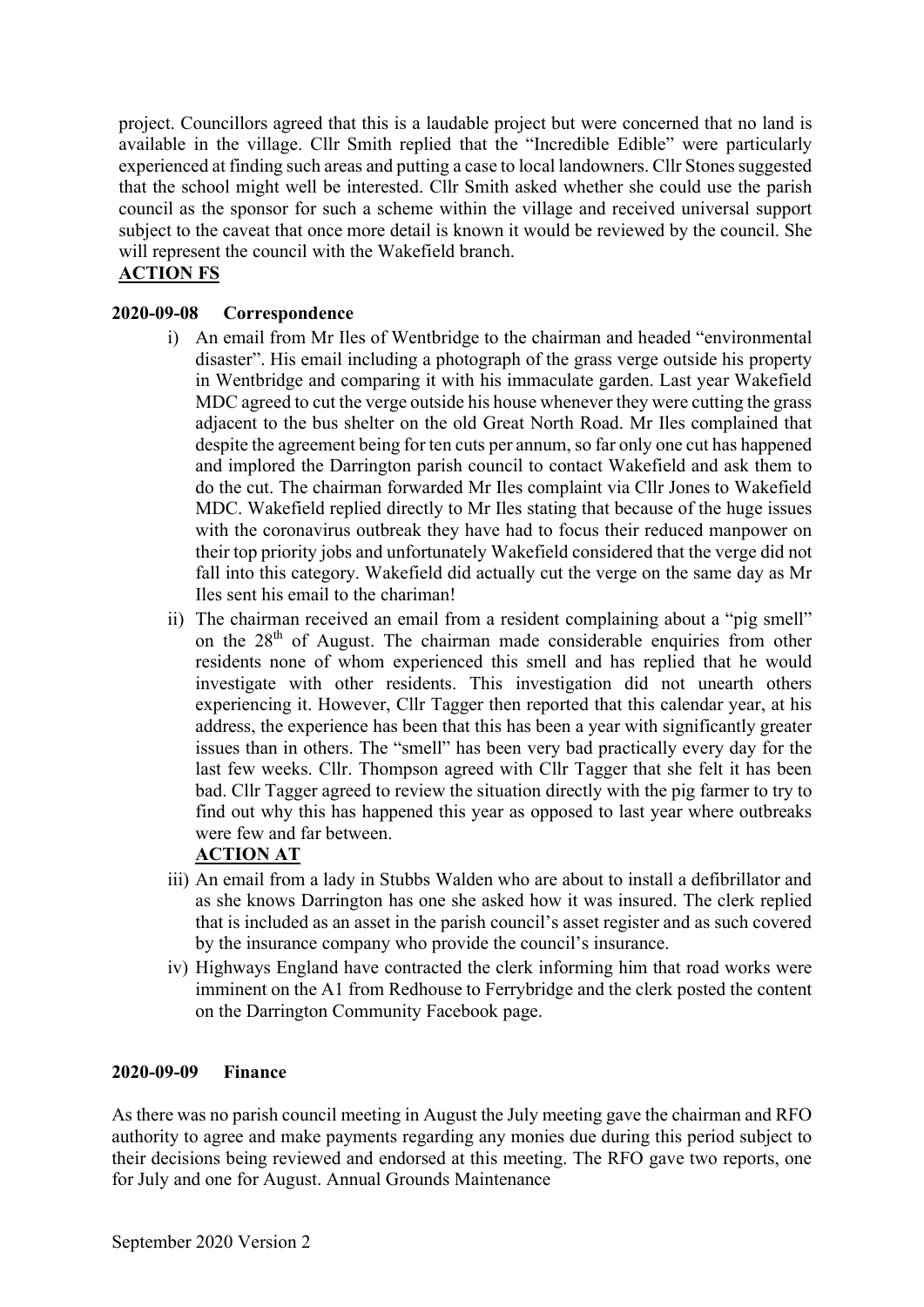The opening balance brought forward from the end of June 2020 was £24,360.12

There was one item of income in July.

| Jate      | Income Source        | Income Stream     | Amount |
|-----------|----------------------|-------------------|--------|
| -3 7 2020 | Darrington Golf Club | Newsletter Advert | £50.00 |

There were two items of expenditure in July:

| Date   | <u>Item</u> | Payment<br>Method | Payee                | Reason                                  | <u>Amount</u> | <u>VAT</u> |
|--------|-------------|-------------------|----------------------|-----------------------------------------|---------------|------------|
| 9.7.20 | 12-2021     | Cheque 819        | Wakefield<br>Council | <b>Grounds</b><br>Annual<br>Maintenance | £1,159.02     | £193.17    |
| 9.7.20 | 13-2021     | Cheque 820        | Nick Dyas            | Gardening /<br>Maintenance              | £208.00       | £0         |
|        |             |                   |                      | Total Expenditure                       | £1,367.02     | £193.17    |

This left a balance of £23,043.10.

Two payments were approved by the chairman and RFO for payment in August.

| Date   | Item        | Payment<br>Method | <u>Payee</u>    | Reason                | Amount    | VAT |
|--------|-------------|-------------------|-----------------|-----------------------|-----------|-----|
| 1.8.20 | 14-2021     | Cheque 822        | D Dyas          | Gardening Maintenance | £288.00   |     |
| 9.7.20 | $15 - 2021$ | Direct Debit      | Public<br>Works | Loan Repayment        | £1,104.17 | £0  |
|        |             |                   | Loan Board      |                       |           |     |
|        |             |                   |                 | Total Pavments        | £1,392.17 |     |

The councillors reviewed these payments and agreed that the charman and RFO's decisions were appropriate and formally endorsed them.

In August the opening balance was £23,043.10

There was no income in August.

There were two items of expenditure:

| Date   | Item        | Payment<br>Method | Payee           | Reason                | Amount    | VAT |
|--------|-------------|-------------------|-----------------|-----------------------|-----------|-----|
| 1.8.20 | 14-2021     | Cheque 822        | D Dyas          | Gardening Maintenance | £288.00   | £0  |
| 1.8.20 | $15 - 2021$ | Direct Debit      | Public<br>Works | Loan Repayment        | £1,104.17 | £0  |
|        |             |                   | Loan Board      |                       |           |     |
|        |             |                   |                 | Total Pavments        | £1,392.17 | £0  |

This left a balance of £21,650.93

Two payments for payment in September if approved at this meeting:

| Date    | Item    | Payment<br>Method | Payee       | Reason                  | Amount | $VA$          |
|---------|---------|-------------------|-------------|-------------------------|--------|---------------|
| 10.9.20 | 16-2021 | Cheque 823        | Fiona Smith | Conference Call Charges | £22.14 | $_{\pounds0}$ |
| 10.9.20 | 17-2021 | Cheque 824        | Dvas        | Gardening Maintenance   | £88.00 | £0            |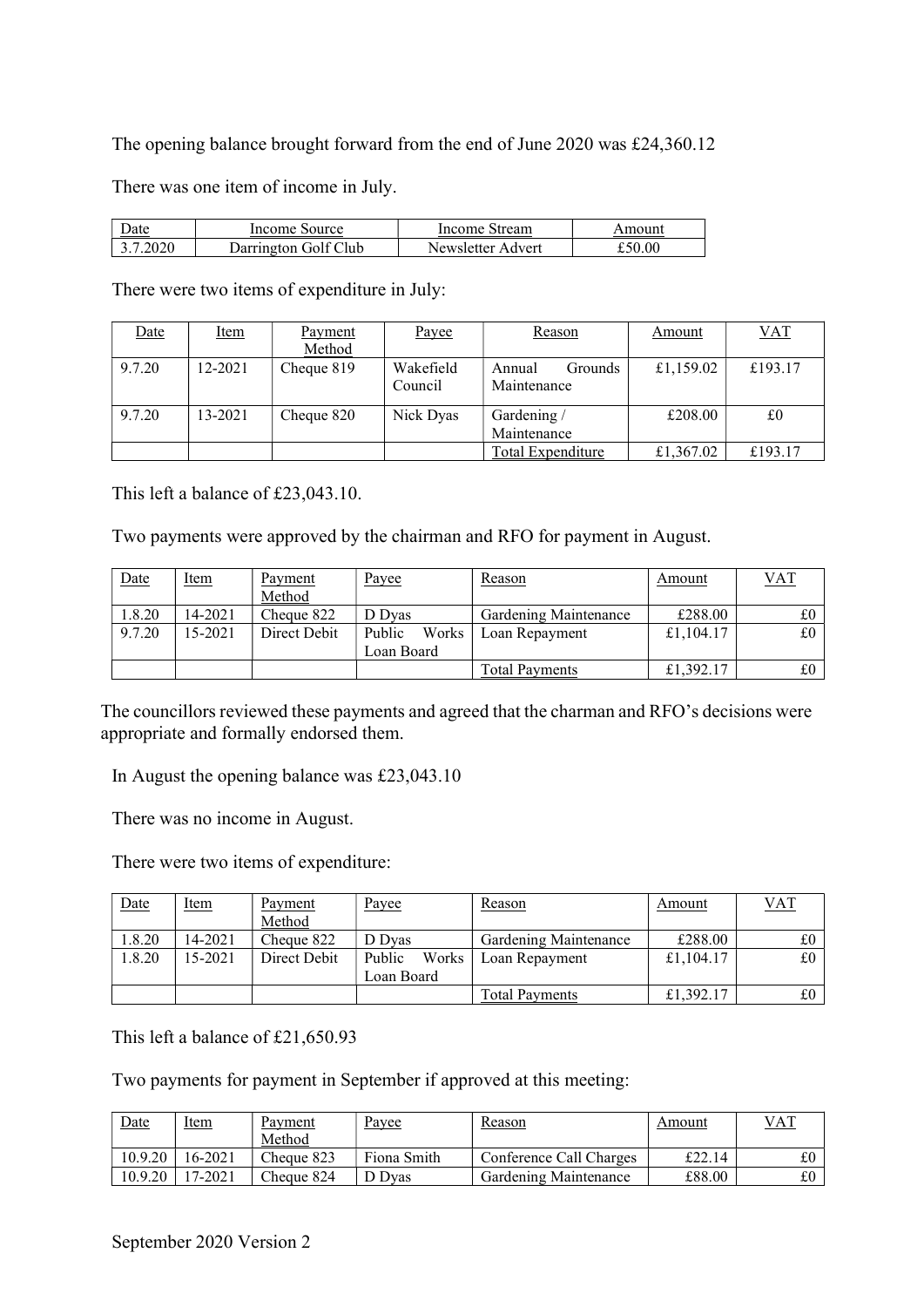|--|

Cllr. Britton proposed payment. Cllr. Jackson seconded and the proposal was passed unanimously.

With the caveat that no decision as yet having been made on project spending the RFO's estimate for year-end finances is a balance of £22,323. This estimate does make an allowance for additional projects to be funded.

#### 2020-09-10 Planning Matters

- i) 20/01246/FUL 5 Stone Mews, Estcourt Road, Darrington Single storey outbuilding to adjoin the existing garage This application was registered just after the July meeting and details were circulated to all councillors by the clerk. No councillors objected to this proposal and so no comment was lodged on the Wakefield planning website.
- ii) 2020/01727/AGR Grove Cottage, Great North Road Erection of agricultural building for storage of produce Details of this application had been made to councillors over a week ago to give them an opportunity to consider the application. The council concluded "no comment" for this application.

#### 2020-09-11 Reports

- i) School no report
- ii) Gardening Club Cllr Tagger continues to produce a monthly newsletter for members. A 2021 calendar is planned with Cllr. Stones having supplied many photographs of club's activities and members are selecting those they feel would be most appropriate for the calendar.
- iii) Police no report
- iv) Village Field Playing equipment on the field has been repaired by members
- v) Newsletter Cllr Stones asked members to think about articles they might write for the next newsletter which she would like to have published well before Christmas.

# 2020-09-12 Carried Over Items

Given the current situation with the coronavirus pandemic restricting actions and projects that might otherwise be progressing these items are included in the minutes simply so as "not to forget them" when things return to normal.

The remaining items are:-

- i) Parish Meeting and Annual General meeting
- ii) Litter pick
- iii) Speed strips installation and data analysis